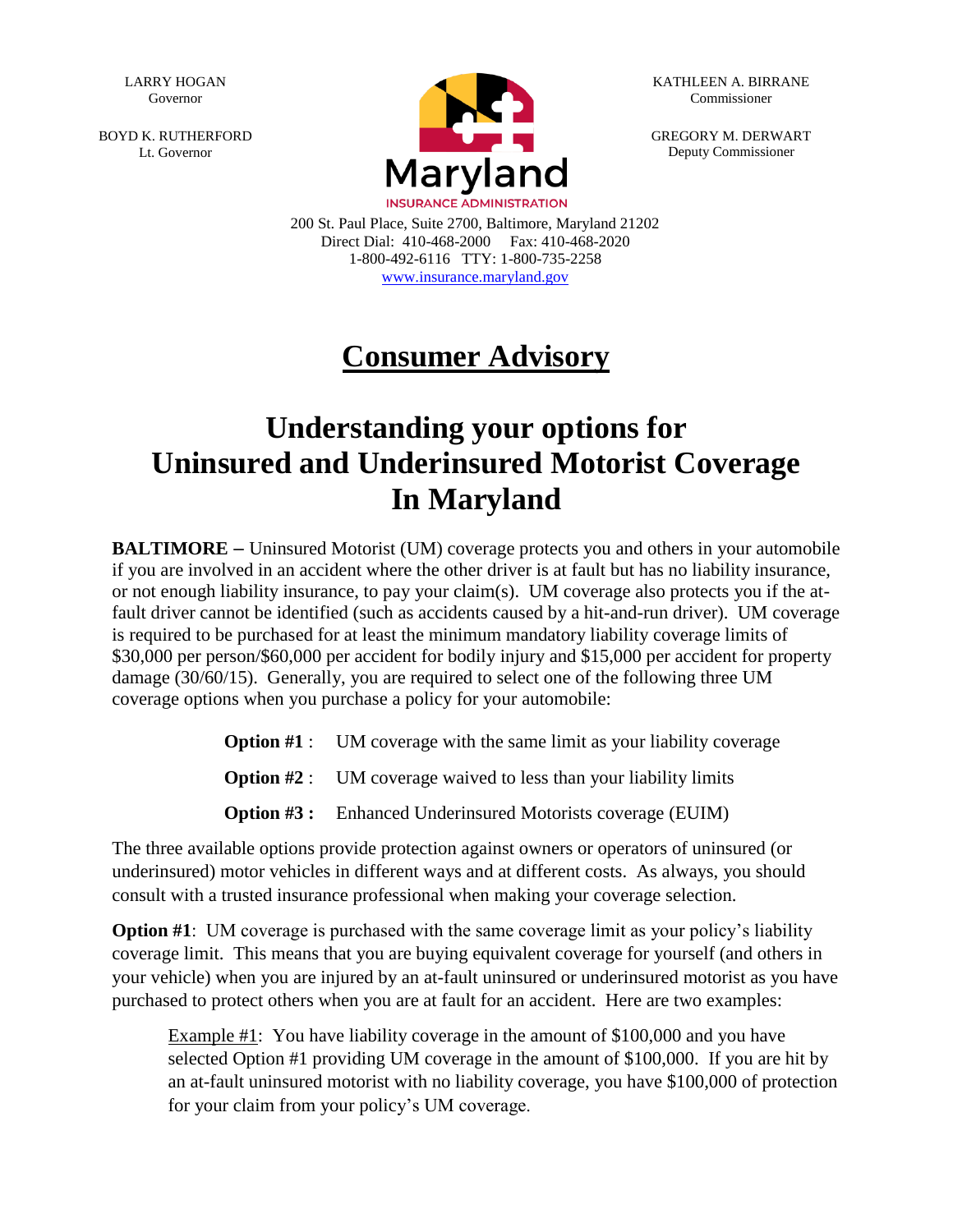Example #2: If the at-fault driver has only \$30,000 of coverage and you have a \$100,000 claim, you will get \$30,000 from the at-fault driver's policy and the remaining \$70,000 from your policy's UM coverage.

With option #1, your insurer gets to offset your total claim by the amount you collect from the at-fault driver's policy. If the at-fault driver has limits that are sufficient to cover your claim, or that equal or exceed your own UM coverage limit, then you cannot collect from your own policy's UM coverage. With option #1, you will have coverage up to the amount of your UM coverage limit, but you must collect all you can from the at-fault driver's available liability coverage. This can then be supplemented by your own UM coverage if necessary.

**Option #2:** UM coverage waived to less than your liability coverage amount means that you have purchased less protection for yourself and others in your car when injured by an uninsured or underinsured motorist than you purchased for others if you are at fault for an accident. Here are two examples:

Example #1: You have purchased liability coverage limits of \$100,000, but you have chosen Option #2 and waived your UM limit down to the state minimums of 30/60/15. If you are not at fault, and the other driver has no insurance, you will have \$30,000 under your insurance policy's UM coverage to respond to your claim.

Example #2: Once again, you have selected Option # 2 and your UM limits are 30/60/15. If the at-fault driver has \$30,000 of liability coverage available, then you are unable to collect anything from your UM coverage limit of \$30,000 because your insurer can offset your claim by the amount you recover from the at-fault driver's policy.

Option #2 may cost you less than Option #1, but it provides less coverage for you and those in your car when the at-fault driver is uninsured or underinsured than you have purchased to protect others when you are at fault in an accident.

**Option #3:** Enhanced Underinsured Motorists coverage (EUIM) must be purchased with the same coverage limit as your liability coverage limit. With EUIM coverage, your insurer **cannot** offset your total claim value by the amount collected from the at-fault driver's policy. Here are two examples:

Example #1: You have selected EUIM and your liability limit and EUIM limit are both \$100,000. You are hit by an uninsured driver who is at fault. You have coverage up to your \$100,000 EUIM limit.

Example #2: You have selected EUIM coverage and your liability limit and EUIM limit are both \$100,000. You are hit by an at-fault driver who has a \$30,000 liability coverage limit. After you have successfully collected \$30,000 from the at-fault driver's insurer, you can collect up to an additional \$100,000 from your own policy's EUIM limit, because with EUIM, your insurer cannot offset your total claim by the amount you collect from the at-fault driver. However, even if your coverage selection permits you to collect from both the at-fault driver's coverage and your own insurance coverage, Maryland law does not allow you to collect more money than your actual damages.